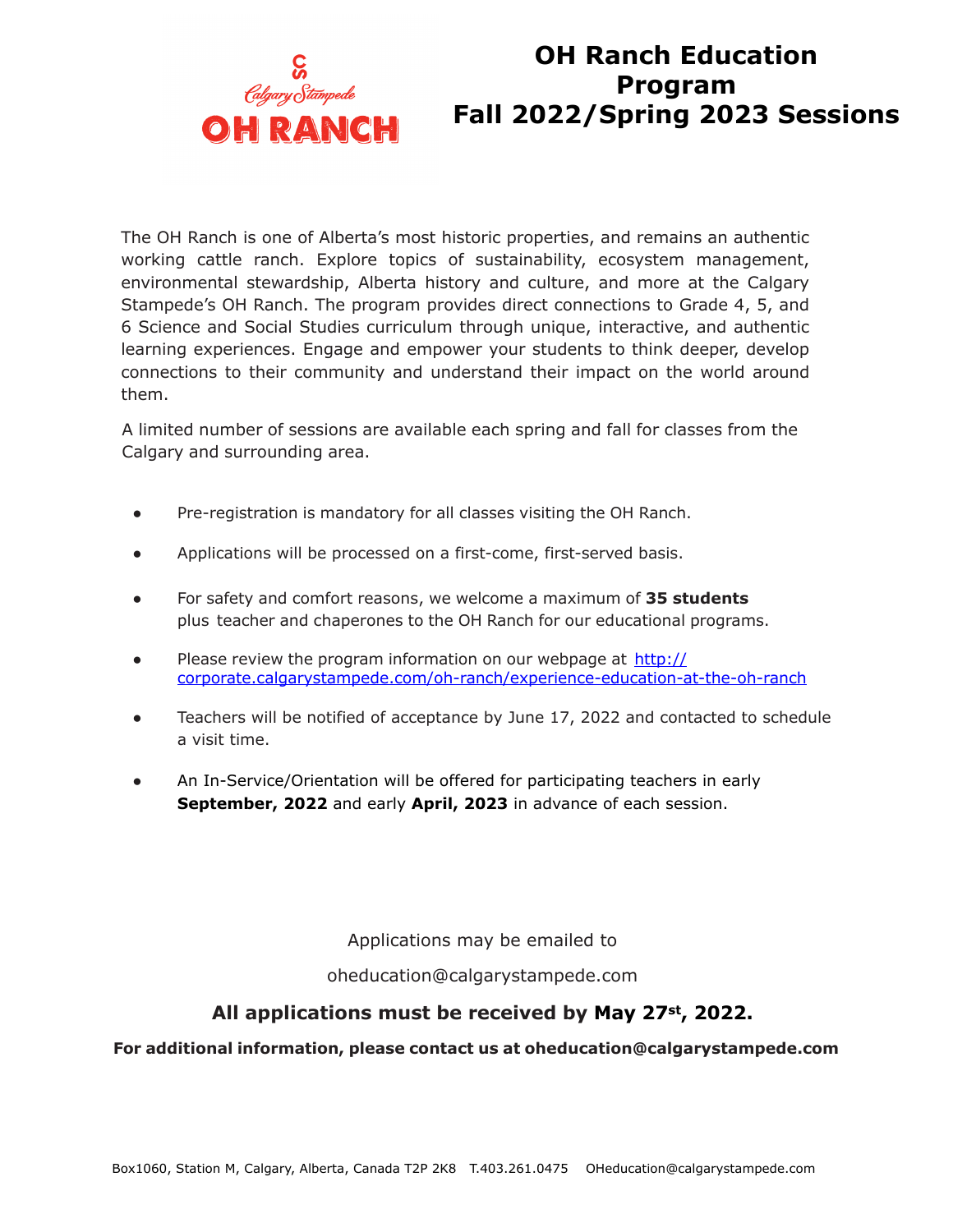

# **OH Ranch Education Program Fall 2022/Spring 2023 Sessions**

| <b>School Name</b>                                                                      |                                                                                          |                                                                                                     |
|-----------------------------------------------------------------------------------------|------------------------------------------------------------------------------------------|-----------------------------------------------------------------------------------------------------|
| <b>School District</b>                                                                  |                                                                                          |                                                                                                     |
| <b>School Address</b>                                                                   |                                                                                          |                                                                                                     |
| <b>City</b>                                                                             | Province                                                                                 | <b>Postal Code</b>                                                                                  |
|                                                                                         |                                                                                          | School Phone: Fax: Fax: Teacher Phone:                                                              |
| <b>Teacher Name</b>                                                                     | <b>Teacher Email</b>                                                                     |                                                                                                     |
| <b>Grade Level</b>                                                                      | <b>Number of Students</b>                                                                |                                                                                                     |
| Have you visited the OH Ranch previously? $\Box$ Yes! $\Box$ No, this is my first time! |                                                                                          |                                                                                                     |
| arrival and departure times.                                                            |                                                                                          | Please indicate your preferred program session, your top three preferred dates, and the anticipated |
|                                                                                         | Please allow a <i>minimum of 4.5 hours</i> for your visit (in addition to travel time).  |                                                                                                     |
|                                                                                         | Preferred Session: □ Fall 2022 (September 12-October 21) □ Spring 2023 (April 24-June 9) |                                                                                                     |
| <b>First Choice Date</b>                                                                | the contract of the contract of the contract of the contract of the contract of          |                                                                                                     |
| <b>Second Choice</b><br>Date                                                            |                                                                                          |                                                                                                     |
| <b>Third Choice</b><br>Date                                                             |                                                                                          |                                                                                                     |
| $\hfill\Box$ We'll take whatever date we can get!                                       |                                                                                          |                                                                                                     |
| <b>Anticipated Arrival Time</b>                                                         |                                                                                          |                                                                                                     |
| <b>Required Departure</b><br><b>Time</b>                                                |                                                                                          |                                                                                                     |